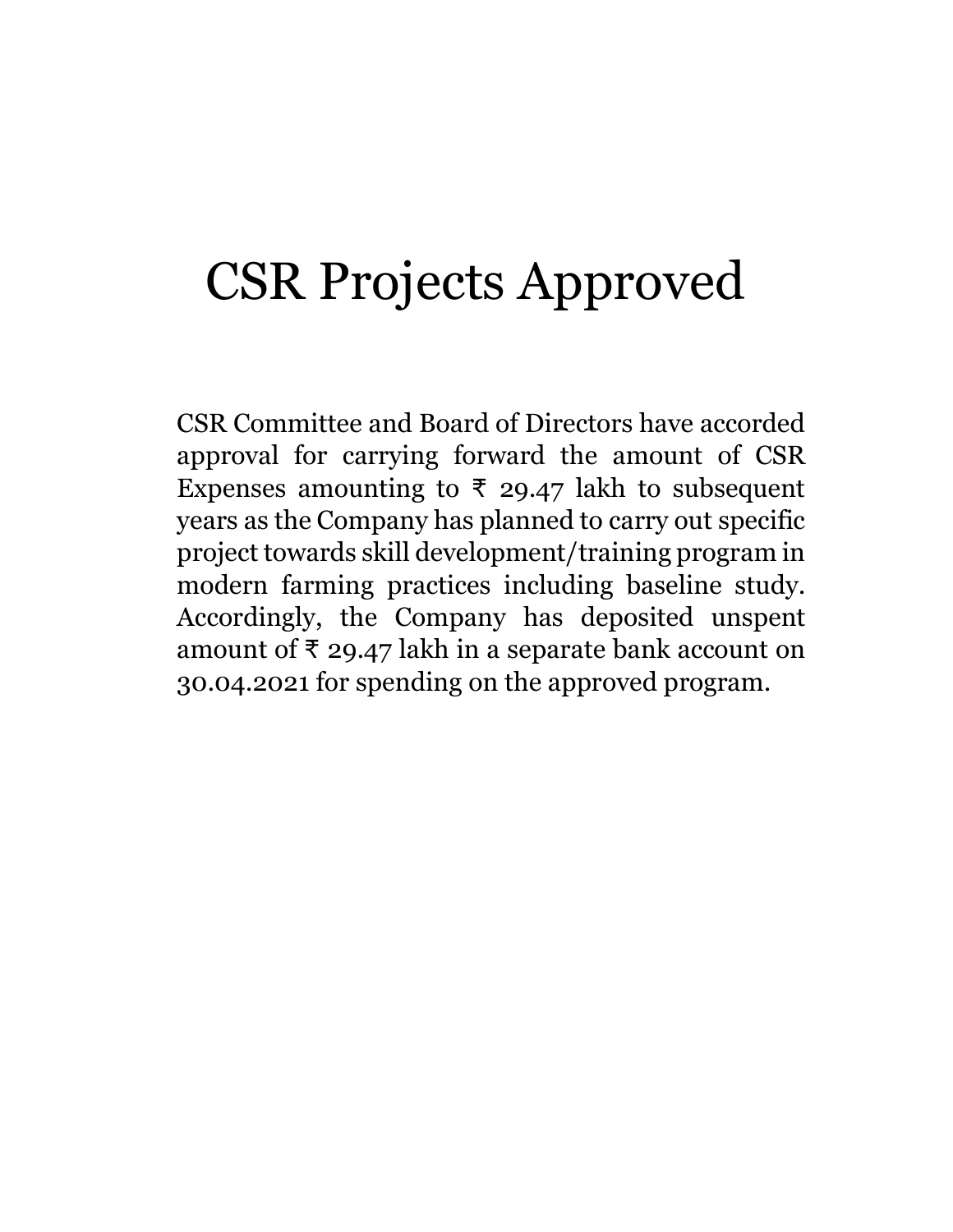

**ANNEXURE - 2**

## **ANNUAL REPORT ON CSR ACTIVITIES OF NATIONAL CAPITAL REGION TRANSPORT CORPORATION LIMITED**

FINANCIAL YEAR COMMENCING ON OR AFTER 1st DAY OF APRIL 2020

| $\mathbf{1}$ . | Brief outline on CSR Policy<br>of the Company                      | 1.                                                    | To identify the areas of activity, keeping in mind stakeholders' expectations,<br>which are outcome-based & impact-oriented in selected areas, projects or<br>programs which NCRTC plans to undertake for CSR. |                                                                                  |  |  |  |  |
|----------------|--------------------------------------------------------------------|-------------------------------------------------------|----------------------------------------------------------------------------------------------------------------------------------------------------------------------------------------------------------------|----------------------------------------------------------------------------------|--|--|--|--|
|                |                                                                    | 2.                                                    | Modalities of execution of such CSR projects or programs;                                                                                                                                                      |                                                                                  |  |  |  |  |
|                |                                                                    | 3.                                                    | To monitor process of such CSR projects or programs.                                                                                                                                                           |                                                                                  |  |  |  |  |
|                |                                                                    | 4.                                                    |                                                                                                                                                                                                                | Create adequately empowered organisational structure for the above purpose       |  |  |  |  |
| 2.             | Composition of CSR Committee:                                      |                                                       |                                                                                                                                                                                                                |                                                                                  |  |  |  |  |
| S/N            | <b>Name of Director</b>                                            | <b>Designation / Nature of</b><br><b>Directorship</b> | <b>Number of meetings</b><br>of CSR Committee held<br>during the year                                                                                                                                          | <b>Number of meetings of</b><br><b>CSR Committee attended</b><br>during the year |  |  |  |  |
| i.             | Ms Archana Agrawal,<br>Member Secretary, NCRPB                     | Chairperson                                           | 1                                                                                                                                                                                                              | 1                                                                                |  |  |  |  |
| ii.            | Shri Deepak Kumar,<br>Nominee Director of UP                       | Member                                                | 1                                                                                                                                                                                                              |                                                                                  |  |  |  |  |
| iii.           | Shri Sanjay Rastogi,<br>Nominee Director of<br>Ministry of Railway | Member                                                | $\mathbf{1}$                                                                                                                                                                                                   | $\mathbf{1}$                                                                     |  |  |  |  |

| 3. | Provide the web-link where Composition of CSR committee, CSR Policy and CSR<br>projects approved by the board are disclosed on the website of the Company.                                                                  | https://www.ncrtc.in/csr/ |
|----|-----------------------------------------------------------------------------------------------------------------------------------------------------------------------------------------------------------------------------|---------------------------|
| 4. | Provide the details of Impact assessment of CSR projects carried out in pursuance<br>of sub-rule (3) of rule 8 of the Companies (Corporate Social responsibility Policy)<br>Rules, 2014, if applicable (attach the report). | Not applicable            |
| .5 | Details of the amount available for set off in pursuance of sub-rule (3) of Rule 7 Not Applicable<br>of the Companies (CSR Policy) Rules, 2014 and amount required for set off for the<br>financial year, if any            |                           |

| S/N  | <b>Financial Year</b> | Amt. available for set-off from preceding<br>financial years (in Rs) | Amt. required to be set-off<br>for the financial year, if any<br>(in Rs) |
|------|-----------------------|----------------------------------------------------------------------|--------------------------------------------------------------------------|
| i.   | 2017-18               | $\qquad \qquad \blacksquare$                                         |                                                                          |
| ii.  | 2018-19               | -                                                                    |                                                                          |
| iii. | 2019-20               | -                                                                    |                                                                          |
|      | <b>TOTAL</b>          | -                                                                    |                                                                          |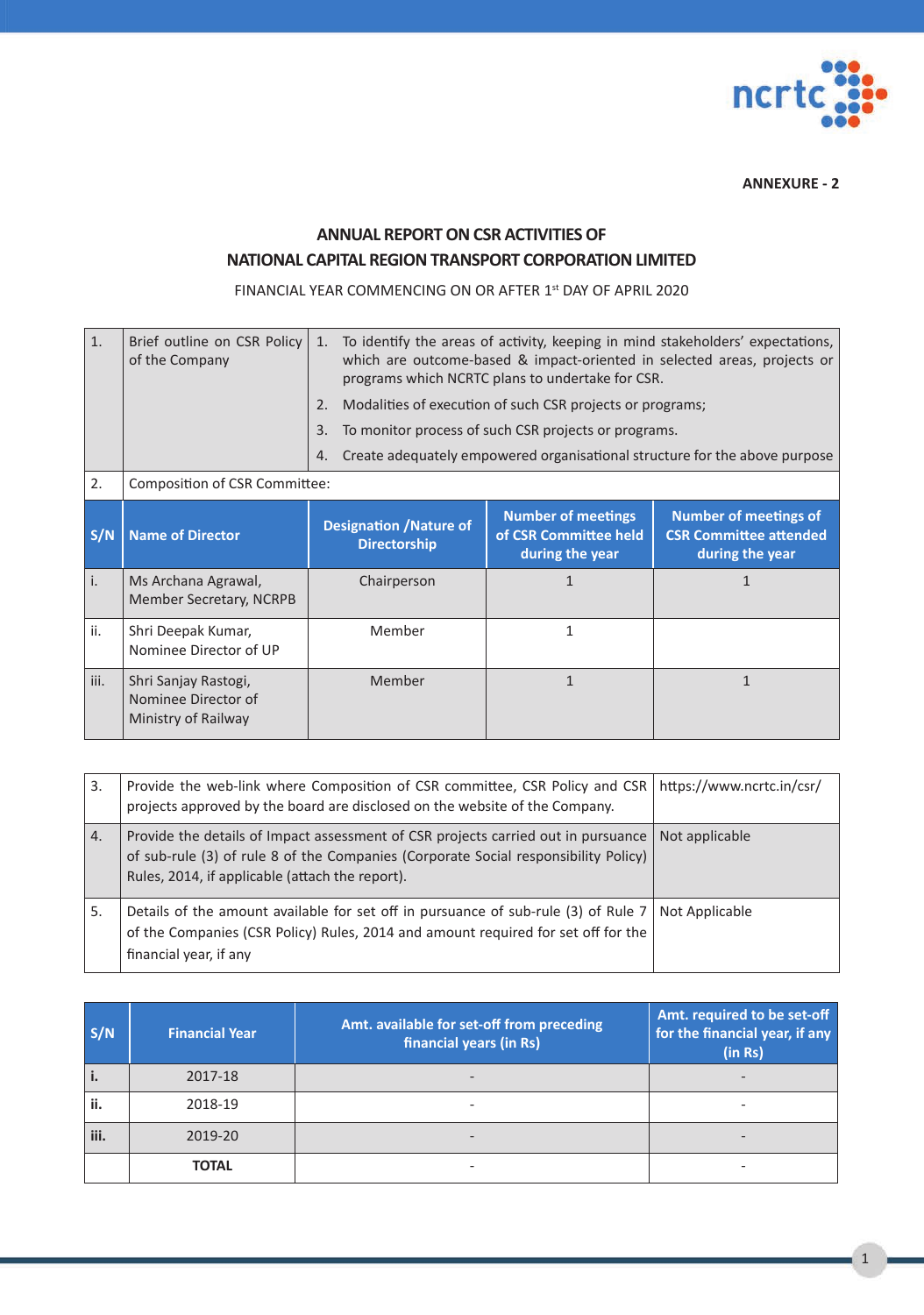INR in Lakh

| 6. |     | Average net profit of the company as per section 135(5).                                                            |       |  |  |  |  |  |
|----|-----|---------------------------------------------------------------------------------------------------------------------|-------|--|--|--|--|--|
|    | (a) | Two percent of average net profit of the company as per section 135(5) of the Act for the<br>financial year 2020-21 |       |  |  |  |  |  |
|    | (b) | Surplus arising out of the CSR projects or programmes or activities of the previous<br>financial years.             | 1.48  |  |  |  |  |  |
|    | (c) | Amount required to be set off for the financial year, if any                                                        |       |  |  |  |  |  |
|    | (d) | Total CSR obligation for the financial year (7a+7b-7c)                                                              | 29.47 |  |  |  |  |  |

### 8. (a) CSR amount spent or unspent for the financial year:

|                                                               | <b>Amount Unspent (in Rs.)</b>                                              |                                                                                                        |                            |               |                     |  |  |  |  |
|---------------------------------------------------------------|-----------------------------------------------------------------------------|--------------------------------------------------------------------------------------------------------|----------------------------|---------------|---------------------|--|--|--|--|
| <b>Total Amount</b><br>Spent for the<br><b>Financial Year</b> | Total Amount transferred<br>to Unspent CSR Account<br>as per section 135(6) | Amount transferred to any fund specified under Schedule VII as per<br>second proviso to section 135(5) |                            |               |                     |  |  |  |  |
| (in Rs.)                                                      | <b>Amount</b>                                                               | Date of transfer                                                                                       | Name of the<br><b>Fund</b> | <b>Amount</b> | Date of<br>transfer |  |  |  |  |
| -                                                             | 29.47 lakh                                                                  | 30.04.2021                                                                                             | <b>NA</b>                  | -             | <b>NA</b>           |  |  |  |  |

(b) Details of CSR amount spent against ongoing projects for the financial year: **Not applicable**

| (1)        | (2)                                     | (3)                                                                                                      | (4)                            |              | $\overline{(5)}$                  | (6)                      | (7)                                                          | (8)                                                                           | (9)                                                                                                                                          | (10)                                                                |             | (11)                                                                            |
|------------|-----------------------------------------|----------------------------------------------------------------------------------------------------------|--------------------------------|--------------|-----------------------------------|--------------------------|--------------------------------------------------------------|-------------------------------------------------------------------------------|----------------------------------------------------------------------------------------------------------------------------------------------|---------------------------------------------------------------------|-------------|---------------------------------------------------------------------------------|
| SI.<br>No. | <b>Name</b><br>of the<br><b>Project</b> | <b>Item</b><br>from<br>the<br>list of<br>activ-<br>ities in<br>Sche-<br>dule VII<br>to the<br><b>Act</b> | Local<br>area<br>(Yes /<br>No) |              | <b>Location of</b><br>the project | Project<br>durat-<br>ion | <b>Amount</b><br>allocated<br>for the<br>project<br>(in Rs.) | <b>Amount</b><br>spent<br>in the<br>current<br>fina-ncial<br>Year<br>(in Rs.) | <b>Amount</b><br>transferred to<br><b>Unspent CSR</b><br><b>Account for</b><br>the project<br>as per<br><b>Section</b><br>135(6)<br>(in Rs.) | <b>Mode of</b><br>Implem-<br>entation-<br><b>Direct</b><br>(Yes/No) |             | <b>Mode of</b><br>Implementation<br>- Through<br>Imple-menting<br><b>Agency</b> |
|            |                                         |                                                                                                          |                                | <b>State</b> | Distr-<br>ict                     |                          |                                                              |                                                                               |                                                                                                                                              |                                                                     | <b>Name</b> | <b>CSR</b><br>Regist-<br>ration<br>number                                       |
|            | Not Applicable                          |                                                                                                          |                                |              |                                   |                          |                                                              |                                                                               |                                                                                                                                              |                                                                     |             |                                                                                 |
|            |                                         |                                                                                                          |                                |              |                                   |                          | <b>TOTAL</b>                                                 |                                                                               |                                                                                                                                              |                                                                     |             |                                                                                 |

(c) Details of CSR amount spent against other than ongoing projects for the financial year: Not Applicable

| (1)        | (2)                                     | (3)                                                                     | (4)                    |                                   | (5)             | (6)                                                          | (7)                                             |             | (8)                                                               |  |  |
|------------|-----------------------------------------|-------------------------------------------------------------------------|------------------------|-----------------------------------|-----------------|--------------------------------------------------------------|-------------------------------------------------|-------------|-------------------------------------------------------------------|--|--|
| SI.<br>No. | <b>Name</b><br>of the<br><b>Project</b> | Item from<br>the list of<br>activities in<br>schedule VII<br>to the Act | Local area<br>(Yes/No) | <b>Location of the</b><br>project |                 | <b>Amount</b><br>spent for the<br>project (in<br><b>Rs.)</b> | Mode of<br>implemen-tation<br>- Direct (Yes/No) |             | <b>Mode of implementation</b><br>- Through implementing<br>agency |  |  |
|            |                                         |                                                                         |                        | <b>State</b>                      | <b>District</b> |                                                              |                                                 | <b>Name</b> | <b>CSR</b> registra-tion<br>number                                |  |  |
|            | Not Applicable                          |                                                                         |                        |                                   |                 |                                                              |                                                 |             |                                                                   |  |  |
|            | <b>TOTAL</b>                            |                                                                         |                        |                                   |                 |                                                              |                                                 |             |                                                                   |  |  |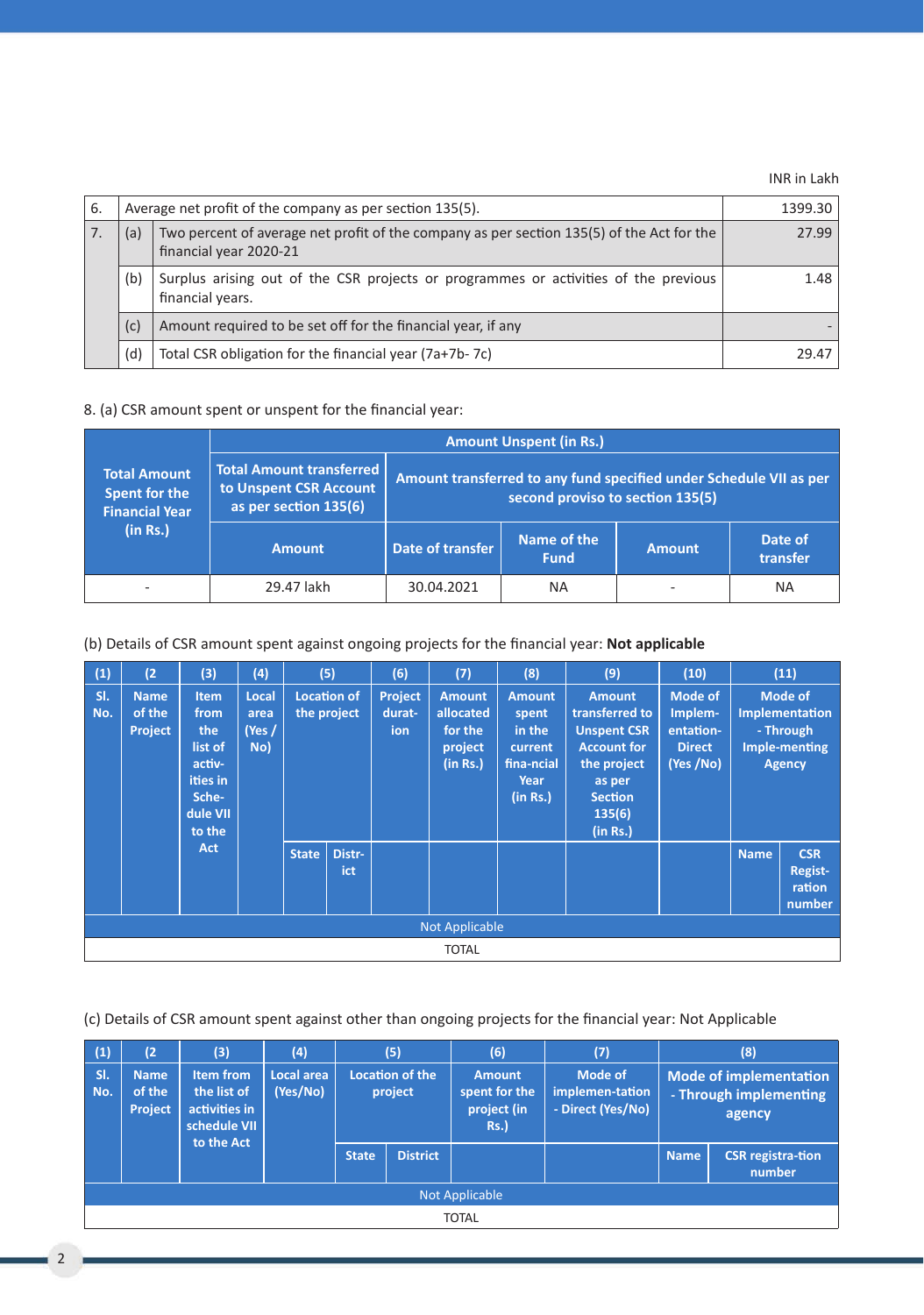

INR in Lakh

| (d) | Amount spent in Administrative Overheads                | Nil |
|-----|---------------------------------------------------------|-----|
| (e) | Amount spent on Impact Assessment, if applicable        | Nil |
|     | Total amount spent for the Financial Year (8b+8c+8d+8e) | Nil |

## (g) Excess amount for set off, if any

| Sl. No. | <b>Particular</b>                                                                                              | <b>INR in Lakh</b> |
|---------|----------------------------------------------------------------------------------------------------------------|--------------------|
| (i)     | Two percent of average net profit of the company as per section 135(5)                                         | 27.99              |
| (ii)    | Total amount spent for the Financial Year                                                                      |                    |
| (iii)   | Excess amount spent for the financial year [(ii)-(i)]                                                          |                    |
| (iv)    | Surplus arising out of the CSR projects or programmes or activities of the<br>previous financial years, if any |                    |
| (v)     | Amount available for set off in succeeding financial years [(iii)-(iv)]                                        |                    |

### 9. (a) Details of unspent CSR Amount for the Preceding three financial years

| SI.<br>No.     | <b>Preceding</b><br><b>Financial</b><br>Year | <b>Amount</b><br>transferred to<br><b>Unspent CSR</b><br><b>Account under</b><br>section 135 (6)<br>(INR in Lakh) | <b>Amount</b><br>spent in the<br>reporting<br><b>Financial Year</b><br>(INR in Lakh) | Amount transferred to any fund<br>specified under Schedule VII as<br>per section 135(6), if any |    |            | Amount rema-ining to be<br>spent in<br>succeed-ding financial<br>years (INR in Lakh) |
|----------------|----------------------------------------------|-------------------------------------------------------------------------------------------------------------------|--------------------------------------------------------------------------------------|-------------------------------------------------------------------------------------------------|----|------------|--------------------------------------------------------------------------------------|
| $\mathbf{1}$   | 2017-18                                      |                                                                                                                   |                                                                                      |                                                                                                 |    |            |                                                                                      |
| $\overline{2}$ | 2018-19                                      | ٠                                                                                                                 |                                                                                      |                                                                                                 |    |            |                                                                                      |
| 3              | 2019-20                                      | ۰                                                                                                                 | 30                                                                                   | <b>PM CARES</b>                                                                                 | 30 | 03.04.2020 | 1.48                                                                                 |
|                | <b>TOTAL</b>                                 |                                                                                                                   | 30                                                                                   | <b>PM</b><br><b>CARES</b>                                                                       | 30 | 03.04.2020 | 1.48                                                                                 |

(b) Details of CSR amount spent in the financial year for ongoing projects of the preceding financial year(s):

| (1)            | (2)                  | (3)                                     | (4)                                                               | (5)                        | (6)                                                          | (7)                                                                                           | (8)                                                                                                  | (9)                                                       |  |  |  |
|----------------|----------------------|-----------------------------------------|-------------------------------------------------------------------|----------------------------|--------------------------------------------------------------|-----------------------------------------------------------------------------------------------|------------------------------------------------------------------------------------------------------|-----------------------------------------------------------|--|--|--|
| SI.<br>No.     | <b>Project</b><br>ID | <b>Name</b><br>of the<br><b>Project</b> | <b>Financial Year</b><br>in which the<br>project was<br>commenced | <b>Project</b><br>duration | <b>Total amount</b><br>allocated for the<br>project (in Rs.) | <b>Amount spent on</b><br>the project in<br>the reporting<br><b>Financial Year</b><br>(in Rs) | <b>Cumulative</b><br>amount spent<br>at the end<br>of reporting<br><b>Financial Year</b><br>(in Rs.) | <b>Status of</b><br>the project<br>-Completed<br>/Ongoing |  |  |  |
| Not Applicable |                      |                                         |                                                                   |                            |                                                              |                                                                                               |                                                                                                      |                                                           |  |  |  |
|                | <b>TOTAL</b>         |                                         |                                                                   |                            |                                                              |                                                                                               |                                                                                                      |                                                           |  |  |  |

| 10. | In case of creation or acquisition of capital asset, furnish the details relating to the asset so created or acquired<br>through CSR spent in the financial year (asset-wise details). |                                                                                                                                   |            |  |  |  |  |
|-----|----------------------------------------------------------------------------------------------------------------------------------------------------------------------------------------|-----------------------------------------------------------------------------------------------------------------------------------|------------|--|--|--|--|
| 11. | (a)                                                                                                                                                                                    | Date of creation or acquisition of the capital asset(s).                                                                          | Nil        |  |  |  |  |
|     | (b)                                                                                                                                                                                    | Amount of CSR spent for creation or acquisition of capital asset.                                                                 | Nil        |  |  |  |  |
|     | (c)                                                                                                                                                                                    | Details of the entity or public authority or beneficiary under whose name such capital asset is<br>registered, their address etc. | <b>Nil</b> |  |  |  |  |
|     | (d)                                                                                                                                                                                    | Provide details of the capital asset(s) created or acquired (including complete address and<br>location of the capital asset).    | <b>Nil</b> |  |  |  |  |